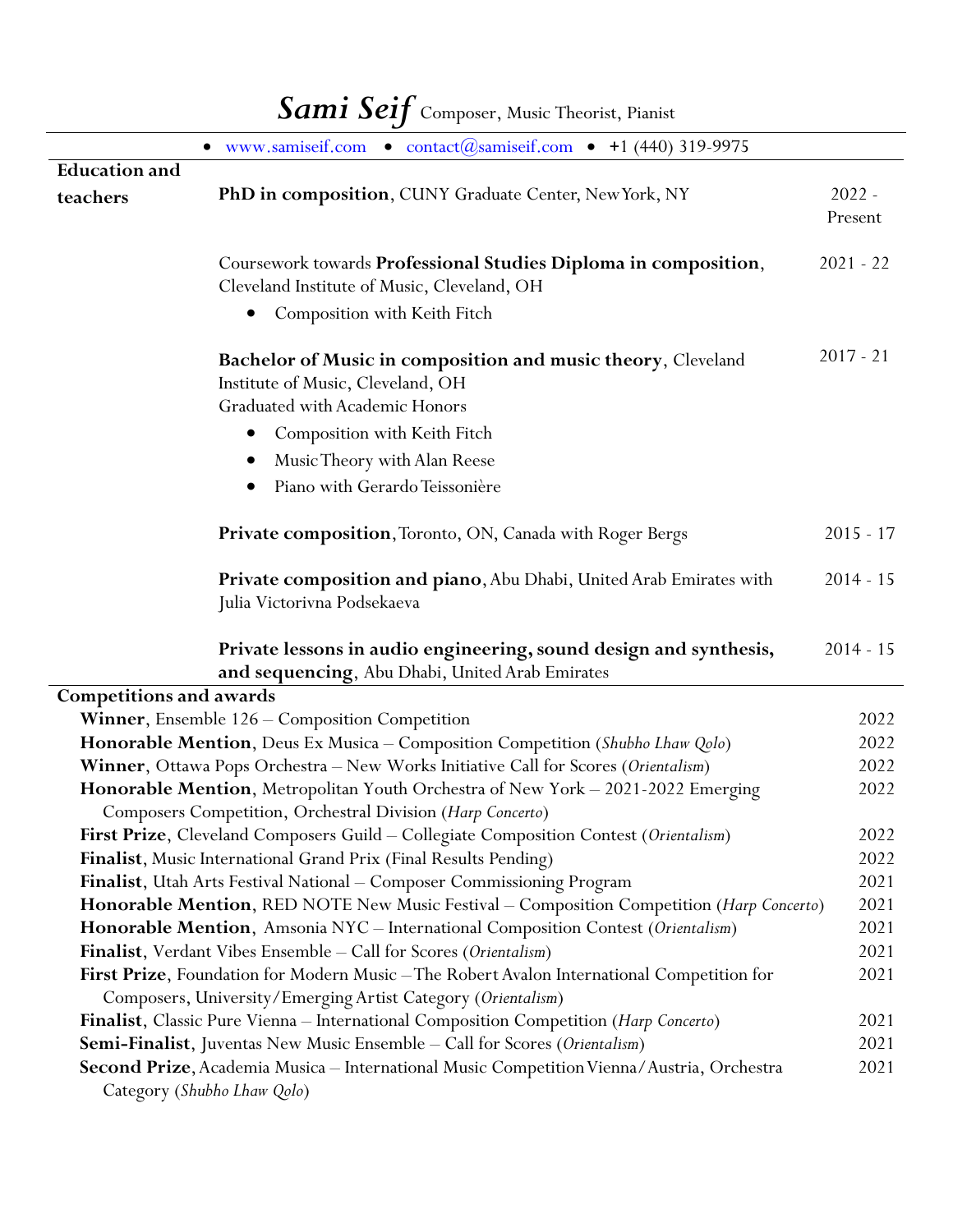Sami SEIF, composer, music theorist, pianist | contact@samiseif.com | www.samiseif.com

| Second Prize, Academia Musica - International Music Competition Vienna/Austria, Solo Category<br>(Miniatures from Phoenicia)                      | 2021        |
|---------------------------------------------------------------------------------------------------------------------------------------------------|-------------|
| Honorable Mention, SOCAN foundation - Young Composers Awards, Solo Music Category                                                                 | 2021        |
| (Miniatures from Phoenicia)                                                                                                                       |             |
| Third Prize, SOCAN foundation - Young Composers Awards, Chamber Music Category                                                                    | 2021        |
| (Orientalism)                                                                                                                                     |             |
| Second Prize, SOCAN foundation - Young Composers Awards, Large Ensemble Category (Harp<br>Concerto)                                               | 2021        |
| Finalist, Associazione Amici Della Musica "Guido Albanese" - International Composition Competition<br>"Carlo Sanvitale" (Orientalist Reflections) | 2021        |
| First Prize, Stamford Music and Arts Academy - Suzanne Culley Senior Composition Competition<br>(Orientalism)                                     | 2021        |
| Honorable Mention, ASCAP Foundation, Morton Gould Young Composer Awards (Orientalism)                                                             | 2021        |
| Winner, Warren County Summer Music School - Promising Young Composers Competition<br>(Miniatures from Phoenicia)                                  | 2021        |
| Winner, Arizona Flute Society - Composition Competition (Miniatures from Phoenicia)                                                               | 2021        |
| Recipient, Cleveland Institute of Music - Donald Erb Prize in Composition, recognizing outstanding<br>achievements in composition                 | 2021        |
| Recipient, Beth Pearce Nelson Award in Music Theory, Cleveland Institute of Music - recognizing<br>outstanding achievements in music theory       | 2021        |
| First prize, Ohio Federation of Music Clubs - Collegiate Composition Contest (Miniatures from<br>Phoenicia)                                       | 2021        |
| Third Prize, Cleveland Composers Guild - Collegiate Composition Contest (Miniatures from Phoenicia)                                               | 2021        |
| First Prize, Abundant Silence - Composition Contest, Solo Piano Category (The Starry Night)                                                       | 2020        |
| Finalist, Kaleidoscope Chamber Orchestra - Call for Scores (La'ib an-nard, The Dice Player)                                                       | 2020        |
| Winner, Sewanee Summer Music Festival - Call for Scores (Shubho Lhaw Qolo)                                                                        | 2020        |
| Winner, Dustin White - Call for Scores (Miniatures from Phoenicia)                                                                                | 2020        |
| Winner, Warren County Summer Music School - Promising Young Composers Competition (Shubho<br>Lhaw Qolo)                                           | 2020        |
| Second prize, Ohio Federation of Music Clubs - Collegiate Composition Contest (Shubho Lhaw Qolo)                                                  | 2020        |
| Second prize, Webster University - Young Composers Competition (La'ib an-nard, The Dice Player)                                                   | 2019        |
| Finalist, Kaleidoscope Chamber Orchestra - Call for Scores (La'ib an-nard, The Dice Player)                                                       | 2019        |
| <b>Lectures</b>                                                                                                                                   |             |
| 30 October 2021<br>University of North Georgia — Dahlonega, GA                                                                                    |             |
| "How Time Passes: Some Thoughts on my Musical Time"                                                                                               |             |
| Teaching                                                                                                                                          |             |
| <b>Cleveland Institute of Music</b><br>Teaching assistant, Music Theory                                                                           | Fall 2021   |
|                                                                                                                                                   | Spring 2021 |
| <b>Press</b> (selected)                                                                                                                           |             |
| Review<br>Jessie Nucho - Review of Rira album by Dustin White, featuring <i>Miniatures</i><br>June 1, 2021                                        |             |
| from Phoenicia                                                                                                                                    |             |

Page **2** of **6**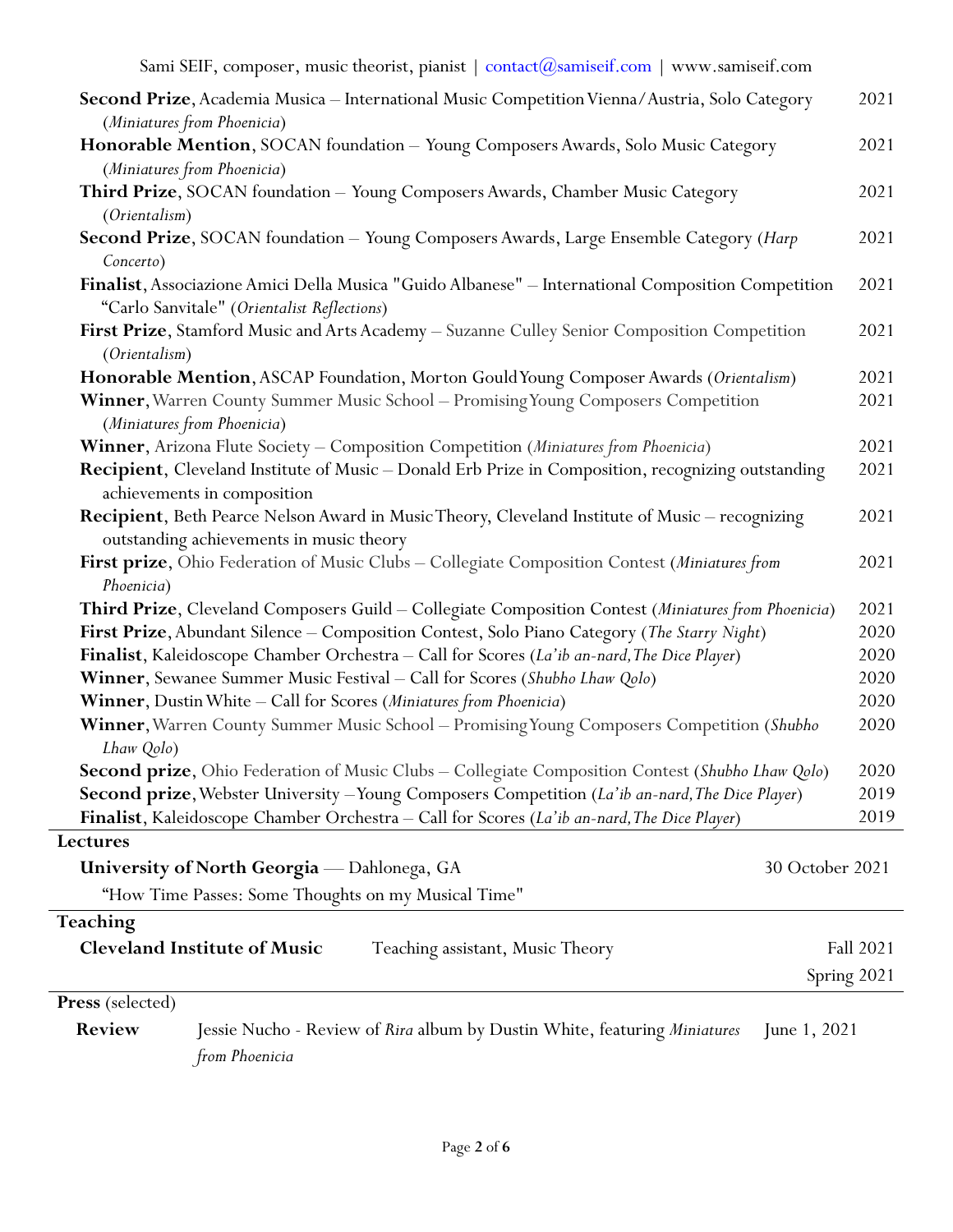Sami SEIF, composer, music theorist, pianist  $\frac{1}{1}$  contact  $\frac{1}{2}$  comiseif.com  $\frac{1}{2}$  www.samiseif.com

|                                                                      | $\sigma$ of the set of the contraction of the contraction of the contraction of the status of the status of the status of the status of the status of the status of the status of the status of the status of the status of the s |                  |
|----------------------------------------------------------------------|-----------------------------------------------------------------------------------------------------------------------------------------------------------------------------------------------------------------------------------|------------------|
| Article                                                              | Leslie Wobbe - Local Student Honored in National Young Composers                                                                                                                                                                  | January 30, 2020 |
|                                                                      | Competition                                                                                                                                                                                                                       |                  |
| Writings                                                             |                                                                                                                                                                                                                                   |                  |
|                                                                      | How Time Passes: Some Thoughts on Musical Time. Music theory major undergraduate thesis.                                                                                                                                          | 2021             |
|                                                                      | How Time Passes: Some Thoughts on my Musical Time. Presented at the University of North                                                                                                                                           | 2021             |
| Georgia                                                              |                                                                                                                                                                                                                                   |                  |
| <b>Online Score Publications</b>                                     |                                                                                                                                                                                                                                   |                  |
|                                                                      | Nkoda, featuring Harp Concerto, Orientalism, Miniatures from Phoenicia, and Shubho Lhaw Qolo                                                                                                                                      |                  |
|                                                                      | UCLA Music Library, featuring Shubho Lhaw Qolo, Miniatures from Phoenicia, and La'ib an-nard (The Dice                                                                                                                            |                  |
| Player)                                                              |                                                                                                                                                                                                                                   |                  |
| Committees                                                           |                                                                                                                                                                                                                                   |                  |
| Programming Advisory Committee, Cleveland Institute of Music, Member |                                                                                                                                                                                                                                   | Fall 2021        |
|                                                                      |                                                                                                                                                                                                                                   | Spring 2021      |
| <b>List of Works</b>                                                 |                                                                                                                                                                                                                                   |                  |

| <b>Solo Music</b><br>Sondern nach dem Geist (2021) 2'<br>For Piano Alone                         | <b>Performance History</b><br>Performed by Jonas Aumiller, Mixon Hall, Cleveland Institute of<br>Music, Cleveland, OH December 10 2021                                                                                                                                                                                                                                                                                                               |
|--------------------------------------------------------------------------------------------------|------------------------------------------------------------------------------------------------------------------------------------------------------------------------------------------------------------------------------------------------------------------------------------------------------------------------------------------------------------------------------------------------------------------------------------------------------|
| Song for a Friend $(2021)$ 6'<br>For Bass Alone                                                  | Recorded by Stephen Castiglione, Mixon Hall, Cleveland Institute<br>of Music, Cleveland, OH August 14 2021                                                                                                                                                                                                                                                                                                                                           |
| $Meanings \mid$ هعاني $(2021)$ 6'<br>For Cello Alone<br>(Cello arrangement of Song for a Friend) | Performed by Gabriel Ramos, Mixon Hall, Cleveland Institute of<br>Music, Cleveland, OH April 24 2022<br>Performed by Gabriel Ramos, Mixon Hall, Cleveland Institute of<br>Music, Cleveland, OH April 27 2022                                                                                                                                                                                                                                         |
| $Ya$ Layl $ $ يا ليل $(2021)$ 5'<br>For Viola Alone<br>(Viola arrangement of Song for a Friend)  | Performance by August DuBeau, Mixon Hall, Cleveland Institute<br>of Music, Cleveland, OH May 1 2022                                                                                                                                                                                                                                                                                                                                                  |
| Miniatures from Phoenicia (2020) 9'<br>for Flute Alone                                           | Performed by Mary Kay Fink of The Cleveland Orchestra, Mixon<br>Hall, Cleveland Institute of Music, Cleveland, OH May 2 2021<br>Performed by Dustin White, West Virginia University MM<br>recital, April 17 2021<br>Performed by Dustin White, West Virginia University Flute<br>Studio Recital, February 2021<br>Premiered by Mary Kay Fink of The Cleveland Orchestra, Mixon<br>Hall, Cleveland Institute of Music, Cleveland, OH November<br>2020 |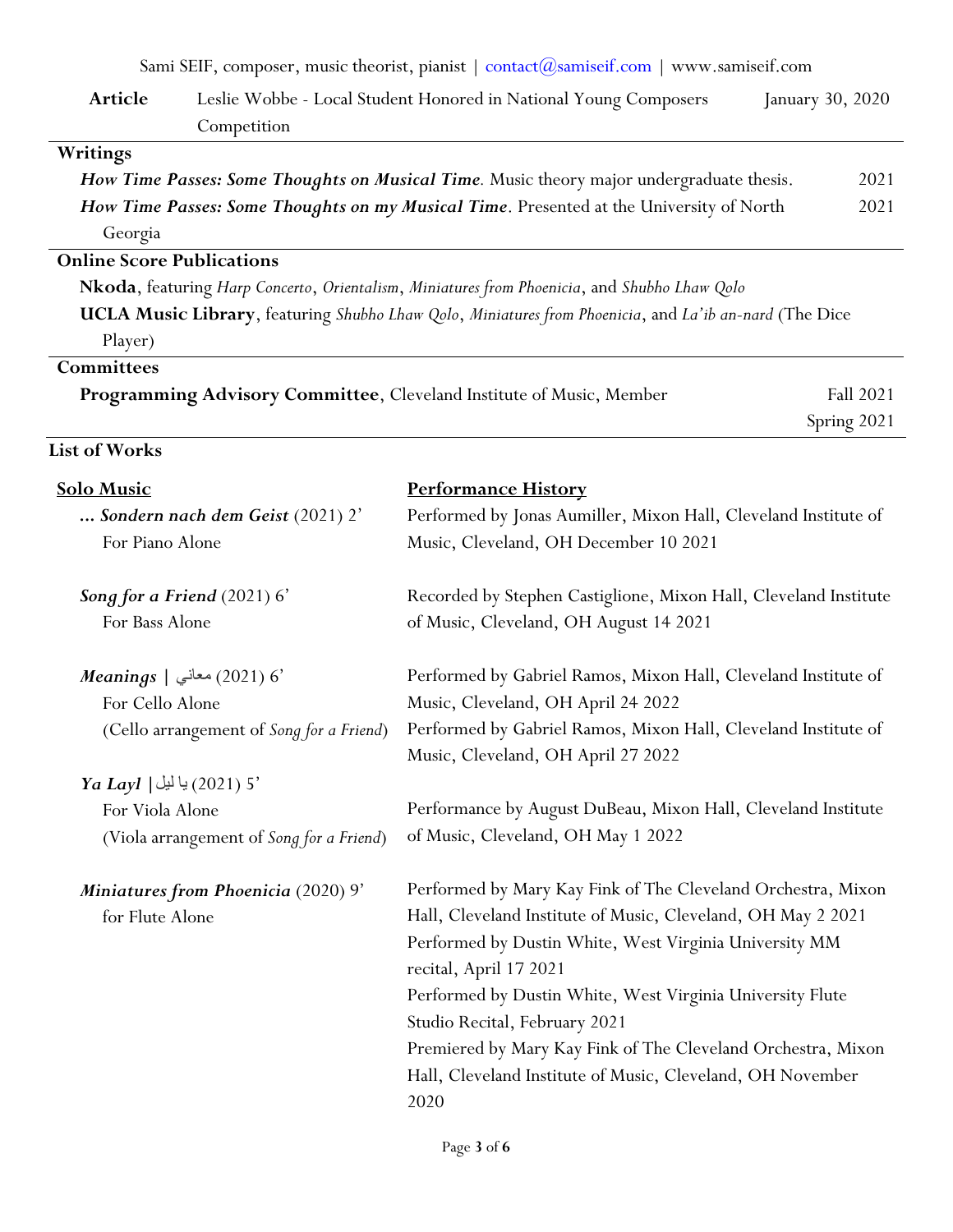Recorded and workshopped, Mixon Hall, Cleveland Institute of Music, Cleveland, OH February 2020 Studio recording by Dustin White (Mon Hills Records) Uploaded on YouTube by Robin Meiksins (third movement only) <https://www.youtube.com/watch?v=epRMZ6VZTaI>

Performed by Zack Wu, Mixon Hall, Cleveland Institute of Music, Cleveland, OH November 2019 Performed by Zack Wu, Mixon Hall, Cleveland Institute of Music, Cleveland, OH November 2017 Performed by Morgan Flanigan, Mixon Hall, Cleveland Institute of Music, Cleveland, OH May 6 2022

## **Small Ensemble**

*The Starry Night* (2017) 7'

for Piano Alone

| New Work $(2022) 10'$                    | Commissioned by Mary Kay Fink, expected premiere by Mary          |
|------------------------------------------|-------------------------------------------------------------------|
| for Piccolo and Percussion               | Kay Fink and Dylan Moffitt in Cleveland, OH 2022-2023 season      |
| <b>Orientalism</b> (2020, rev. 2021) 14' | Carnegie Hall, New York, NY expected in June 29 2022              |
| for String Quartet                       | Performance by the Foundation for modern Music expected in        |
|                                          | 2022                                                              |
|                                          | Performance by The Ottawa Pops Orchestra at McKay United          |
|                                          | Church 39 Dufferin Rd, Ottawa, ON, Canada April 30 2022           |
|                                          | Performance by the Elless Quartet at Cleveland State University's |
|                                          | Drinko Recital Hall, Canton, OH February 27 2022                  |
|                                          | Performance by the Elless Quartet at the Kent State University,   |
|                                          | Fine Arts Builsing, Stark Campus, Kent, OH February 24 2022       |
|                                          | Performance by the Odin Quartet, Forest Grove United Church       |
|                                          | Toronto, ON, Canada, February 19 2022                             |
|                                          | Recorded by the Elless Quartet in Mixon Hall, Cleveland Institute |
|                                          | of Music, Cleveland, OH December 13 2021                          |
|                                          | Mixon Hall, Cleveland Institute of Music, Cleveland, OH May 2     |
|                                          | 2021                                                              |
|                                          | Mixon Hall, Cleveland Institute of Music, Cleveland, OH           |
|                                          | November 2020                                                     |
|                                          |                                                                   |

## *Orientalist Reflections* (2021) 12'

for String Quartet

(12-minute reduction of *Orientalism*)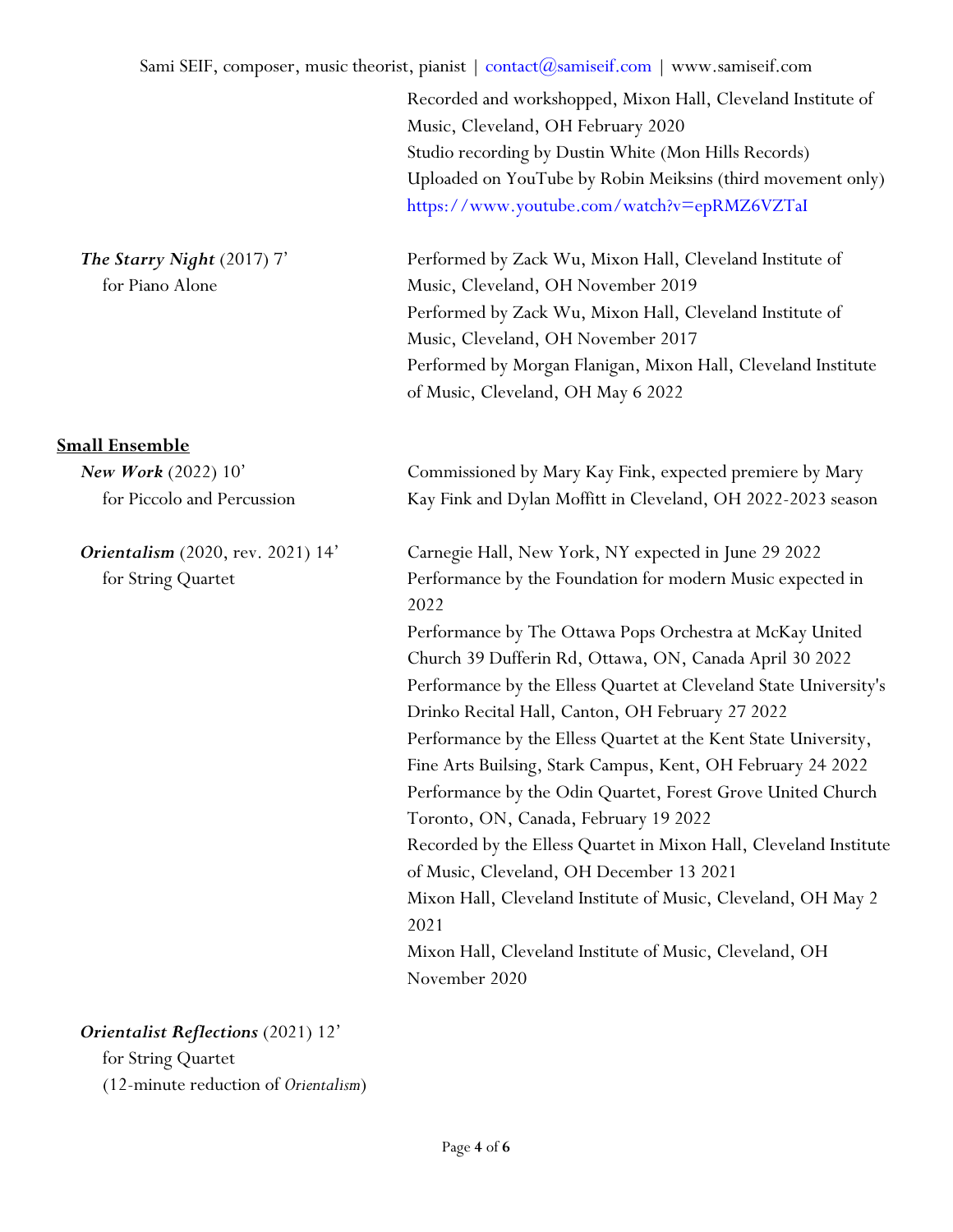| Orientalism Reflections(2021) 10'<br>for String Quartet<br>(10-minute reduction of Orientalism)               |                                                                                                                                                                                                                                                             |
|---------------------------------------------------------------------------------------------------------------|-------------------------------------------------------------------------------------------------------------------------------------------------------------------------------------------------------------------------------------------------------------|
| <b>Rhapsodic Reflections (2019) 5'</b><br>for Oboe and Piano                                                  | Performed by Eric Juneau, accompanied by the composer Kulas<br>Hall, Cleveland Institute of Music, Cleveland, OH November<br>2019                                                                                                                           |
| <i>La'ib an-nard</i>   كاعب النرد   <i>La'ib an-nard</i><br>for Viola, Cello and Doublebass                   | CD Recording by the Webster University Community Music<br>School (Overland Studios) October 2020<br>Mixon Hall, Cleveland Institute of Music, Cleveland, OH<br>November 17 2019<br>Mixon Hall, Cleveland Institute of Music, Cleveland, OH<br>February 2019 |
| Hannibal Barca: Imilce's Love (2018)<br>6'<br>for Flute, Harp, Cello and Percussion                           | Mixon Hall, Cleveland Institute of Music, Cleveland, OH<br>November 2018                                                                                                                                                                                    |
| Hannibal Barca: I Will Either Find a<br><i>Way, or Make One</i> $(2018)$ 5'<br>for Harp, Cello and Percussion | Mixon Hall, Cleveland Institute of Music, Cleveland, OH<br>November 2019<br>Mixon Hall, Cleveland Institute of Music, Cleveland, OH May<br>2018                                                                                                             |
| Hannibal Barca: The Vow (2018) 7'<br>for Vibraphone and Cello                                                 | Mixon Hall, Cleveland Institute of Music, Cleveland, OH<br>February 2018                                                                                                                                                                                    |
| Large Ensemble                                                                                                |                                                                                                                                                                                                                                                             |
| Harp Concerto (2021) 14'<br>For solo Harp, Three Percussions and<br><b>Strings</b>                            | Recorded in Kulas Hall, Cleveland Institute of Music, Cleveland,<br>OH November 14 2021<br>Mixon Hall, Cleveland Institute of Music, Cleveland, OH<br>November 14 2021<br>Kulas Hall, Cleveland Institute of Music, Cleveland, OH May 2<br>2021             |
| Shubho Lhaw Qolo (2019) 8'<br>for Solo Viola, Two Violins, One                                                | 2022 Sewanee Summer Music Festival (Expected Summer 2022)                                                                                                                                                                                                   |